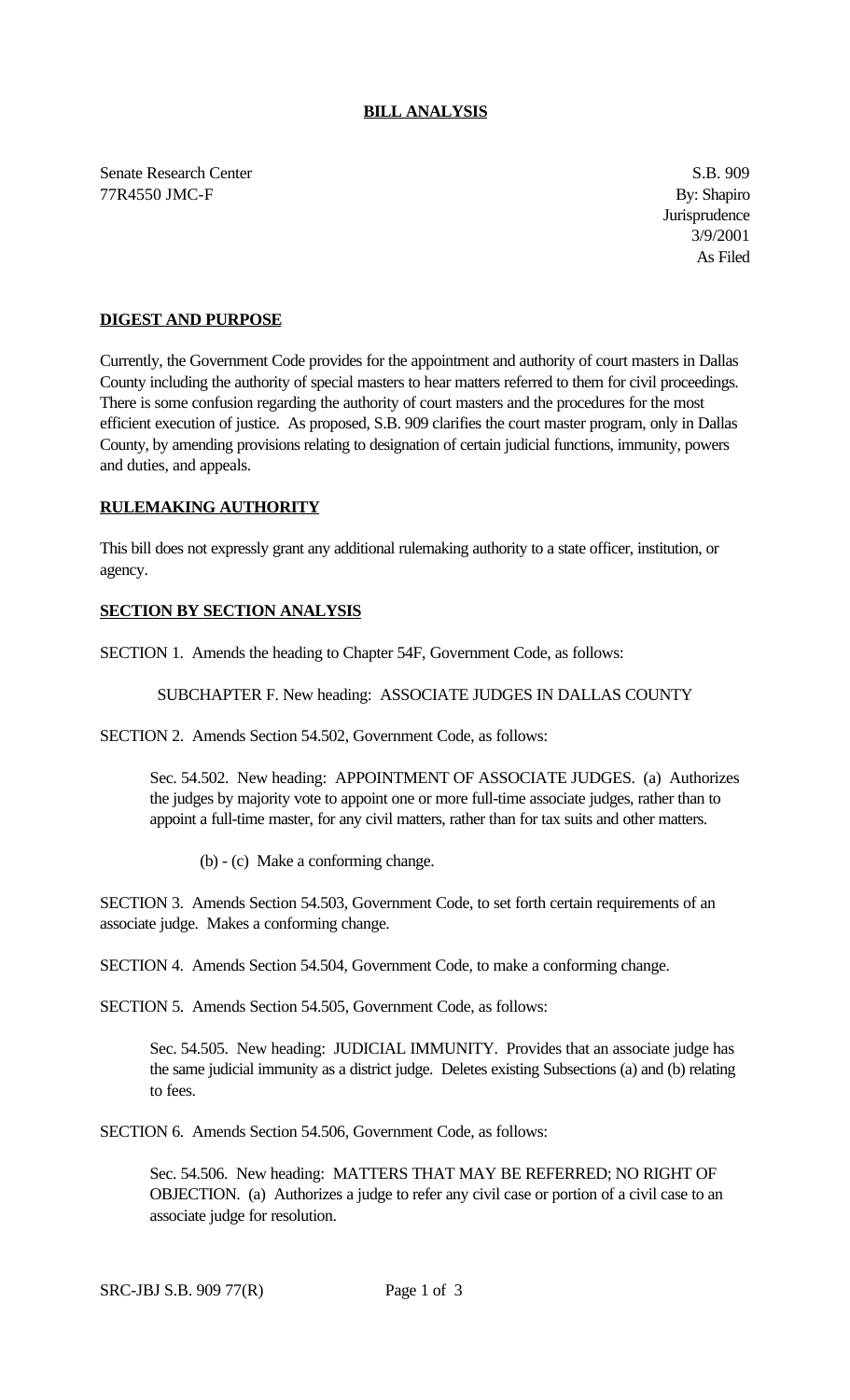(b) Prohibits a party to object to the referral of a matter described by Subsection (a) to an associate judge.

Deletes existing text pertaining to matters referred to the master.

SECTION 7. Amends Chapter 54, Government Code, by adding Section 54.5061, as follows:

Sec. 54.5061. TRIAL ON THE MERITS. Authorizes an associate judge to conduct a trial on the merits on the agreement of all parties and the consent of the referring court.

SECTION 8. Amends Section 54.507, Government Code, as follows:

Sec. 54.507. New heading: METHODS OF REFERRAL. Authorizes a case to be referred to an associate judge by an order of referral in a specific case or by an omnibus order. Deletes existing Subsections (a) and (b) relating to orders issued by the master.

SECTION 9. Amends Section 54.508, Government Code, to provide that an associate judge, unless limited by published local rule, by written order, or by order of referral, has the same authority as the referring judge to perform any act necessary for the proper resolution of the matter referred. Deletes existing text of Section 54.508 pertaining to the authority of the master.

SECTION 10. Amends Section 54.509, Government Code, to authorize a party, the associate judge, or the referring court, to provide a court reporter for a hearing conducted by an associate judge. Requires that a record of a hearing conducted by an associate judge to be preserved by a tape recorder provided by the associate judge or by another method approved by the associate judge or the referring court. Authorizes an associate judge or the referring court to impose as costs the expenses incurred in preserving a record. Deletes existing text pertaining to a record of certain evidence.

SECTION 11. Amends Section 54.510, Government Code, as follows:

Sec. 54.510. New heading: NOTICE OF DECISION; APPEAL. (a) Requires an associate judge, after hearing a matter, to notify each party participating in the hearing of the associate judge's decision. Provides that an associate judge's decision has the same force and effect as an order of the referring court unless a party appeals the decision as provided by Subsection (b).

(b) Requires a party, to appeal an associate judge's decision, other than the issuance of a temporary restraining order, to file an appeal in the referring court not later than the third day after the date the party receives notice of the decision under Subsection (a).

(c) Provides that a temporary restraining order issued by an associate judge is effective immediately and expires on the 15th day after the date of issuance unless, after a hearing, the order is modified or extended by the associate judge or district judge.

(d) Requires that a matter appealed to the referring court be tried de novo and be limited to only those matters specified in the appeal. Prohibits a party from submitting on appeal any additional evidence or pleadings, except on leave of court.

Deletes existing text pertaining to the notice of the hearing.

SECTION 12. Amends Section 54.511, Government Code, as follows:

Sec. 54.511. New heading: CONTINUING EDUCATION. (a) Provides that an associate judge is subject to the same continuing judicial education requirements as a district judge.